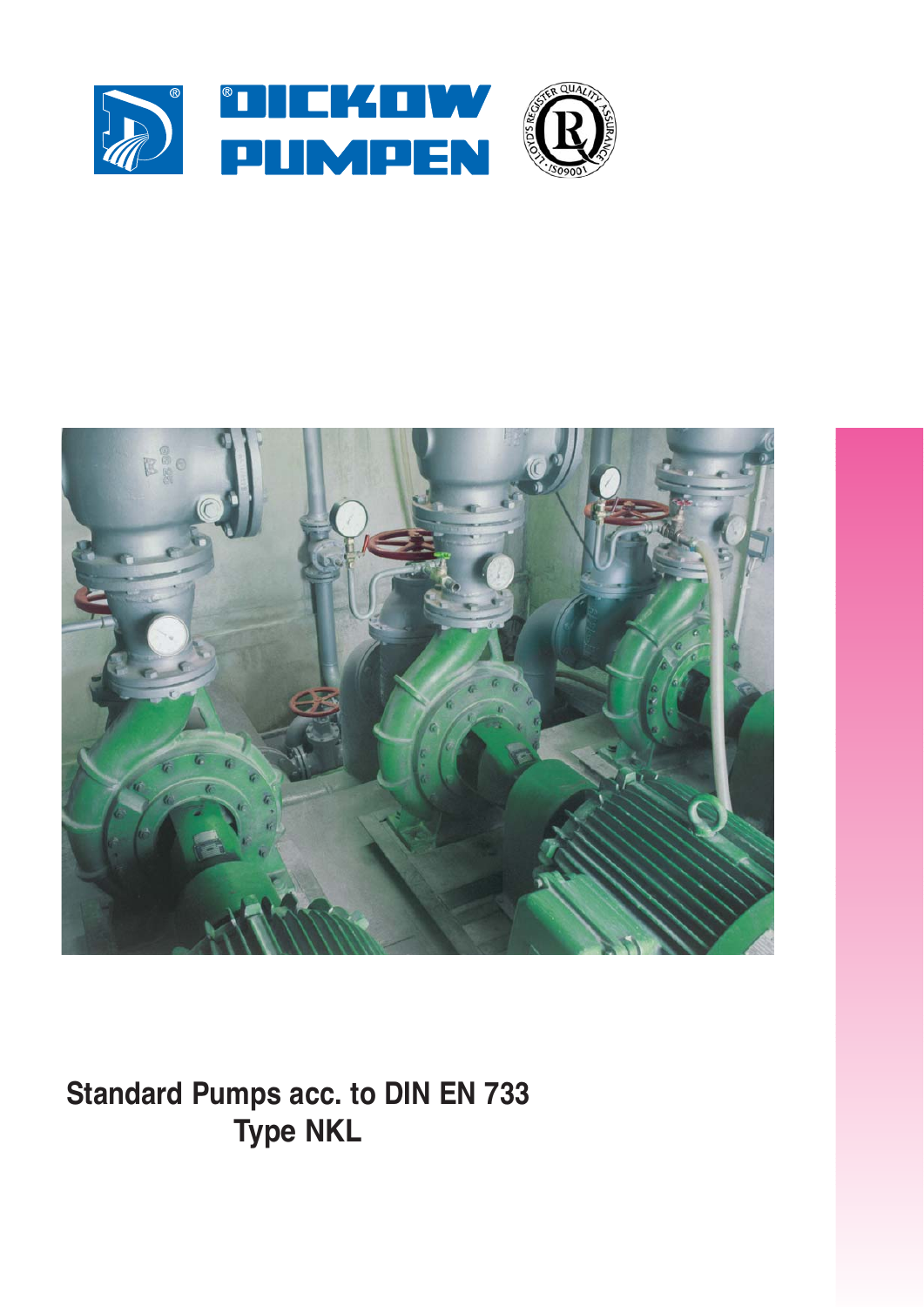## **General**

The DICKOW NKL-Standard pumps acc. to DIN EN 733 are single stage, single flow volute casing pumps of horizontal design, with end suction flange and centerlined vertical discharge flange. The complete bearing bracket, including intermediate casing with shaft sealing and impeller, forms a back-pull-out unit.

Outline dimensions and performance range comply with the requirements of DIN EN 733. The performance range is subdivided such that the available pump sizes grant best efficiency at all service conditions.

## **Design**

### **Volute casing, flange design**

The one-piece volute casing is provided with integrally cast feet for mounting on the base plate. Suction- and discharge flanges are in accordance with DIN 2532 / PN 10 respectively DIN 2533 / PN 16.

#### **Impellers**

NKL-pumps have closed impellers, constructed as single piece castings, hydraulically balanced by throttle gap and relief bores to keep occuring axial loads to a minimum. All impellers are dynamically balanced acc. to DIN ISO 1940 / part 1 with a minimum balance grade of G 6.3 that grants a smooth run of the pump free of vibrations. The impellers are keyed to the pump shaft in overhung position and are secured by shaft nuts.

#### **Wear rings**

NKL-pumps of standard design have no wear rings provided. But the construction of intermediate and volute casing allows remachining and a subsequent installation of wear rings in case of worn out casings or impellers.

## **Field of application**

NKL-Pumps are applicable as circulation pumps in municipal areas, the industry and the agriculture.

They are suitable for handling cooling water, condensate, hot water, washing lyes, solvents, hydrobarbons and similar non-volatile products.

## **Pump shafts**

The pump shafts are capable for receiving the driving power transmission. The shaft stiffness allows only minor deflection over the operating range of the pump and ensures high reliability of the unit.

The pump shafts are manufactured of corrosion resistant material. Pumps with balanced mechanical seals are provided with shaft sleeves.

## **Bearings**

The pump shaft is carried in generously dimensioned grease lubricated antifriction bearings, located outside the pumped liquid. Nipples for regreasing are provided. Oil lubrication with constant level oiler is available as an option.

The average service life of the bearings reaches 16000 operating hours.

# **Standard materials:**

| Volute casing:                       | GGG40.3                                             |
|--------------------------------------|-----------------------------------------------------|
| Intermediate casing: GGG 40.3 / St37 |                                                     |
| Impeller:                            | dia < 250 mm – GG 25<br>$dia > 250$ mm $-$ GGG 40.3 |
| Shaft:                               | 1.4021                                              |
| Bearing bracket:                     | GG 25                                               |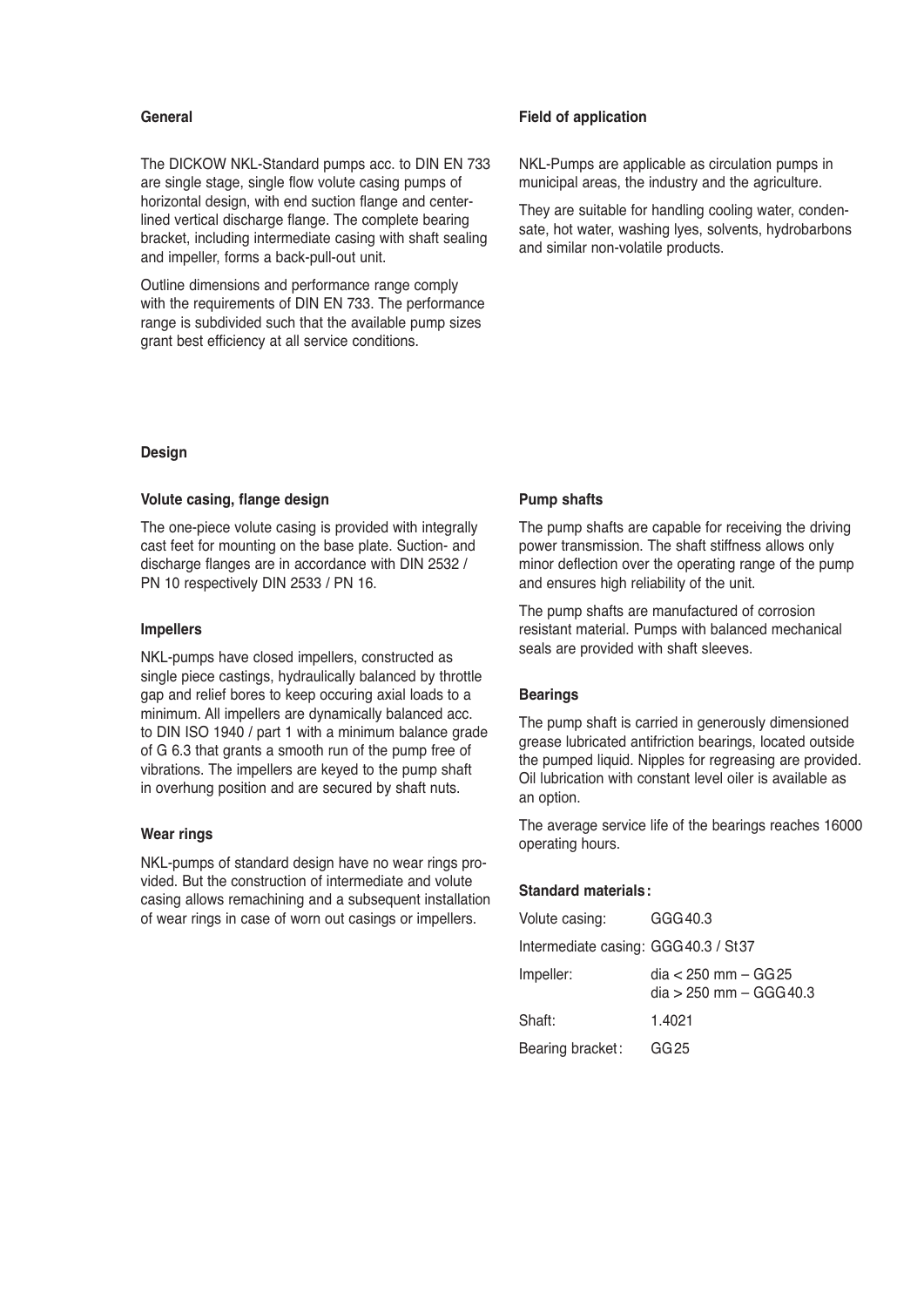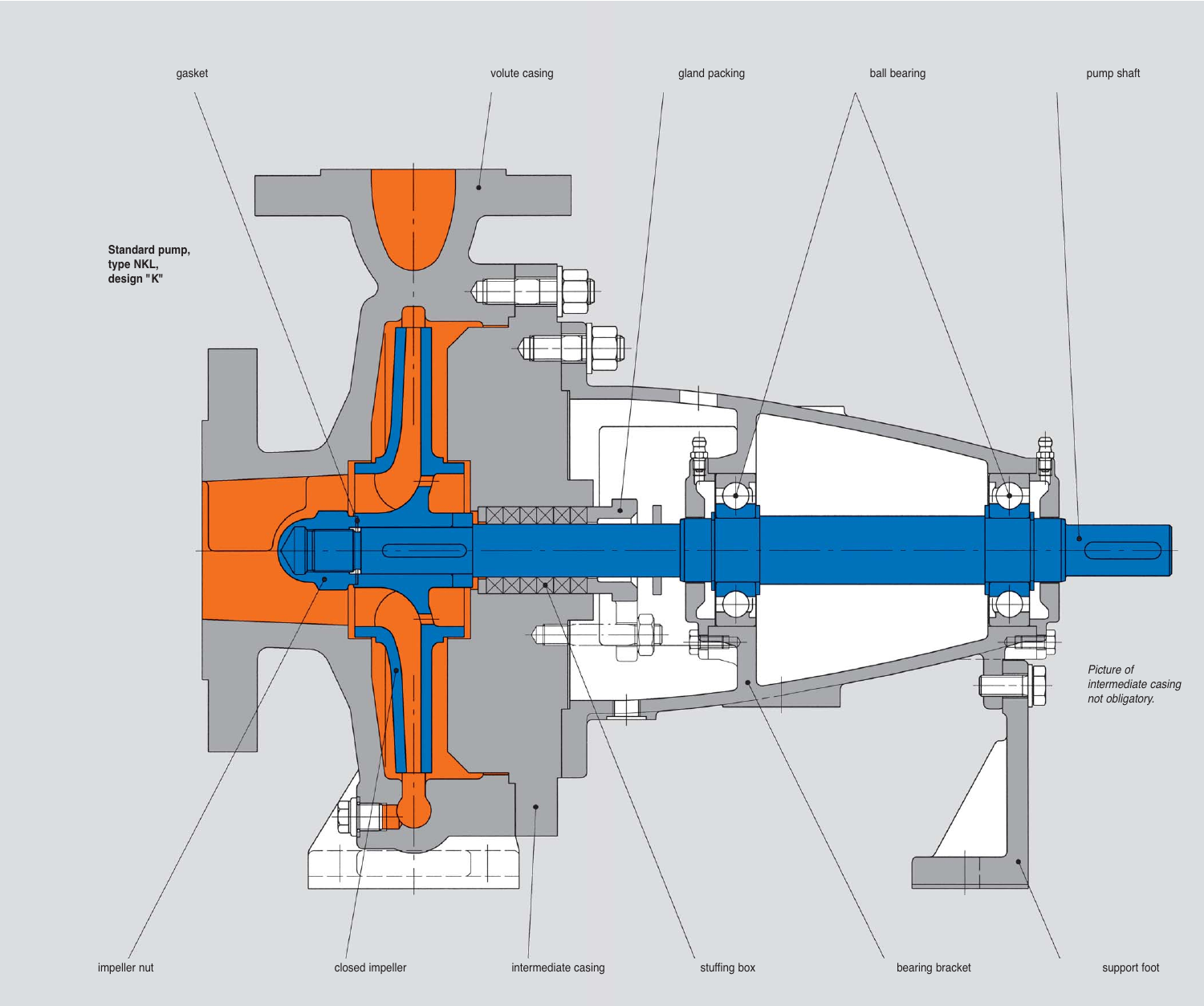# **Mechanical seals**

Considering the different applications, the NKL-pumps can be fitted with single acting mechanical seals as follows:



Unbalanced standard mechanical seal, design "R". Faces Carbon/SiC. Maximum allowable pressure  $p = 7$  bar. Maximum temperature 120°C.



Balanced standard mechanical seal, design "Re". Faces Carbon/SiC. Maximum allowable pressure  $p = 16$  bar. Maximum temperature 140°C.



Metal bellows mechanical seal, design "N6". Faces Carbon/SiC. Maximum allowable pressure  $p = 10$  bar. Maximum temperature 150°C.



Balanced standard mechanical seal, design "Ge" for hot water service with external circulation from discharge to mechanical seal, through air cooled cooling loop and throttle gap. Faces Carbon/SiC. Maximum allowable pressure  $p = 16$  bar. Maximum temperature 160°C.